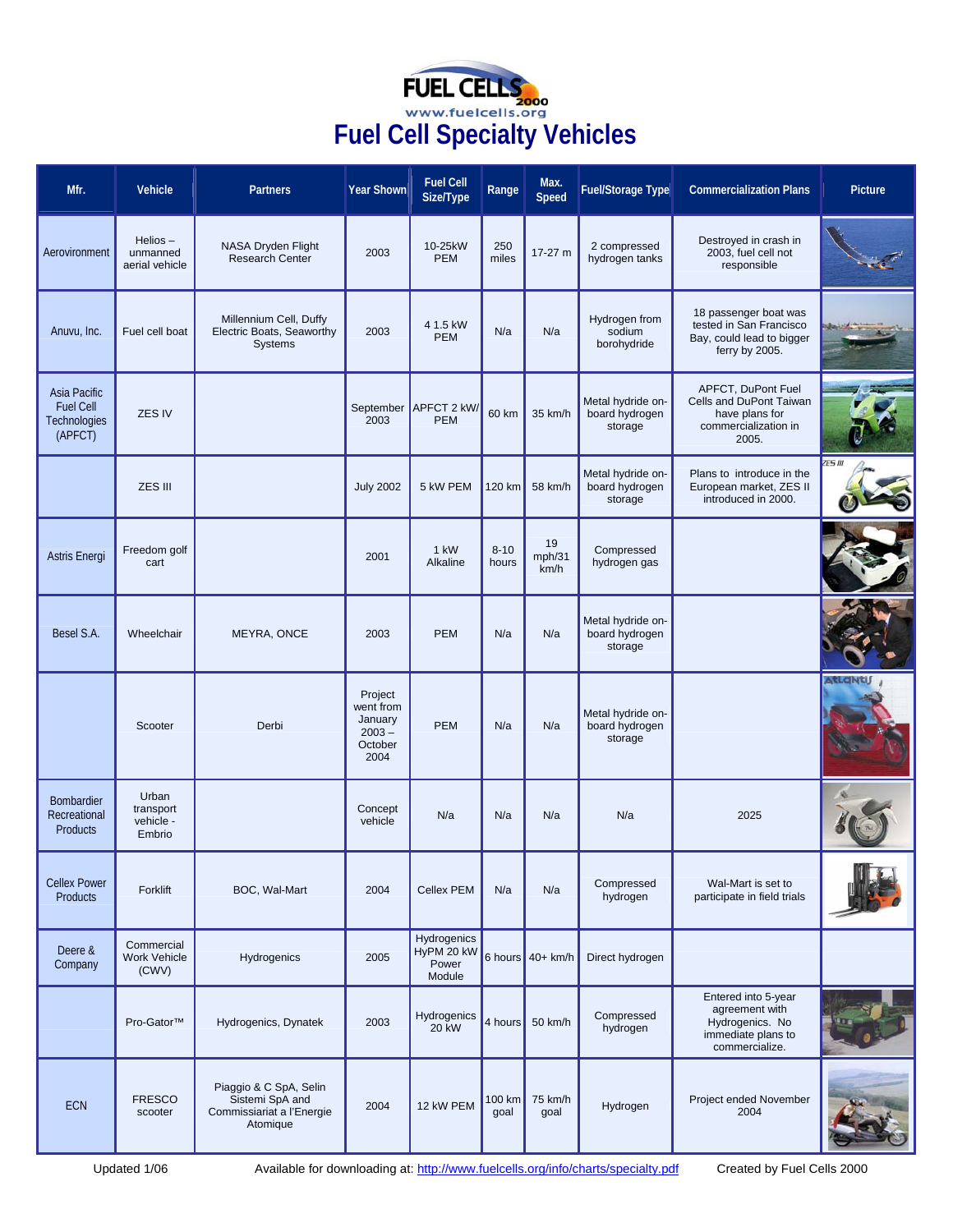| EIVD/MW-Line                                   | Hydroxy 3000                            | Paul Scherrer Institute (PSI)                                                                                                                                                                             | 2003                        | 3 kW/PEM                                         | 160 km                                               | $10 - 15$<br>mph          | Compressed<br>hydrogen@200ba<br>$\mathsf{r}$     | Switzerland's first family<br>leisure fuel cell boat                                                                                                                           | <b>ANGELIA DE L'ANGEL</b> |
|------------------------------------------------|-----------------------------------------|-----------------------------------------------------------------------------------------------------------------------------------------------------------------------------------------------------------|-----------------------------|--------------------------------------------------|------------------------------------------------------|---------------------------|--------------------------------------------------|--------------------------------------------------------------------------------------------------------------------------------------------------------------------------------|---------------------------|
|                                                | Hydroxy 300                             | PSI                                                                                                                                                                                                       | 1999                        | 300 W<br>PSI/IGS                                 | 120<br>km-160<br>km                                  | $10 - 12$<br>mph          | Compressed<br>hydrogen@200ba                     | 2 passenger                                                                                                                                                                    |                           |
| FAAM                                           | Camaleo<br>Hydrogen<br>bicycle          | Beijing Fuyuan                                                                                                                                                                                            | 2003                        | 400 W PEM                                        | 90 km                                                | N/a                       | Metal hydride on-<br>board hydrogen<br>storage   |                                                                                                                                                                                |                           |
| <b>FASTec/ATP</b>                              | Fuel cell-<br>powered<br>electric plane | UQM Technologies, NASA,<br>American Ghiles Aircraft,<br><b>Giner Electrochemical</b><br>Systems, Satcon Technology<br>Corp., Diamond Aircraft,<br>Analytic Energy Systems,<br>Lockwood Aviation, Lynntech | <b>July 2001</b>            | Phase $2 -$<br>25kW<br>Phase $3 - 75$<br>kW      | Phase<br>$2 - 250$<br>mi<br>Phase<br>$3 - 500$<br>mi | 230mph<br>at sea<br>level | On-board<br>hydrogen                             | First fuel cell flight<br>scheduled for 2005                                                                                                                                   |                           |
| H <sub>2</sub> Logic ApS                       | H <sub>2</sub> Truck                    | A. Flensborg - Herning A/S                                                                                                                                                                                | 2005                        | PEM hybrid<br>fuel cell<br>system                | N/a                                                  | 15 km/hr<br>$(9.3$ mph)   | Low pressure<br>hydride storage                  | Includes an H2 Filling<br>Station where the<br>replaceable H2 Canisters<br>inside the H2 Truck can<br>be refilled with hydrogen.<br>Operating time of 4 hours<br>continuously. |                           |
| HaveBlue LLC                                   | X/V-1 Sailboat                          | Texaco Ovonic Hydrogen<br>Systems, Hydrogenics,<br>Catalina Yachts                                                                                                                                        | Will be<br>shown in<br>2004 | Hydrogenics<br>10 kW PEM                         | N/a                                                  | N/a                       | Metal hydride on-<br>board hydrogen<br>storage   | Public demonstrations<br>are planned for 2004 with<br>limited retail availability in<br>2005.                                                                                  |                           |
| Honda                                          | Fuel cell<br>scooter                    |                                                                                                                                                                                                           | 2004                        | Honda fuel<br>cell stack                         | N/a                                                  | N/a                       | Hydrogen                                         | Based on a 125cc<br>scooter                                                                                                                                                    |                           |
| Howaldtswerke-<br>Deutsche Werft<br>AG (HDW)   | J 33 Class 212<br>A submarine           | Germany Navy - now other<br>Navies are placing orders                                                                                                                                                     | 2002                        | <b>Siemens</b><br>300kW fuel<br>cell             | N/a                                                  | N/a                       | N/a                                              | January 2006                                                                                                                                                                   |                           |
| Hydrogenics                                    | <b>GEM hybrid</b><br>mini-car           | <b>GEM</b>                                                                                                                                                                                                | <b>TBD</b>                  | Hydrogenics<br>5 kW HyPM                         | N/a                                                  | N/a                       | Hydrogen                                         | Demonstrator vehicle                                                                                                                                                           |                           |
|                                                | Airport tow<br>tractor                  | U.S. DoD, FCTec                                                                                                                                                                                           | <b>TBD</b>                  | 65kW                                             | N/a                                                  | N/a                       | N/a                                              | Will be used in fuel cell<br>demonstrations at select<br>Air Force Bases and civil<br>airports in the USA                                                                      |                           |
|                                                | Forklift                                | Deere & Company, FedEx<br>Canada, General Motors of<br>Canada, HERA Hydrogen<br>Storage Systems, NACCO<br>Materials Handling Group and<br>City of Toronto                                                 | 2004                        | <b>10 KW</b>                                     | N/a                                                  | N/a                       | Direct Hydrogen,<br>On-board<br>hydrogen storage | Demonstrations at GM<br>and FedEx operations in<br>Greater Toronto area<br>during fall and winter<br>2004/2005.                                                                |                           |
| Intelligent<br>Energy                          | ENV - fuel cell<br>motorbike            | Seymourpowell                                                                                                                                                                                             | 2005                        | 1 kW<br>Intelligent<br>Energy<br><b>CORE PEM</b> | 100<br>miles                                         | 50 mph                    | High pressure<br>composite<br>cylinder           |                                                                                                                                                                                |                           |
| Kurimoto                                       | Fuel cell<br>wheelchair                 | <b>APFCT</b>                                                                                                                                                                                              | 2003                        | <b>APFCT</b><br>250W/PEM                         | 38mi<br>60km                                         | 3.7mph<br>6km/h           | Pure Hydrogen<br>@150psi                         | Can keep driving for 10 hours<br>- 100 are expected to be sold<br>in 2005                                                                                                      |                           |
| Los Alamos<br>National<br>Laboratory<br>(LANL) | Personal<br>mobility<br>vehicle         | Ergenics                                                                                                                                                                                                  | 2003                        | 140W/PEM                                         | 50<br>miles                                          | 5 mph                     | Metal hydride on-<br>board hydrogen<br>storage   |                                                                                                                                                                                |                           |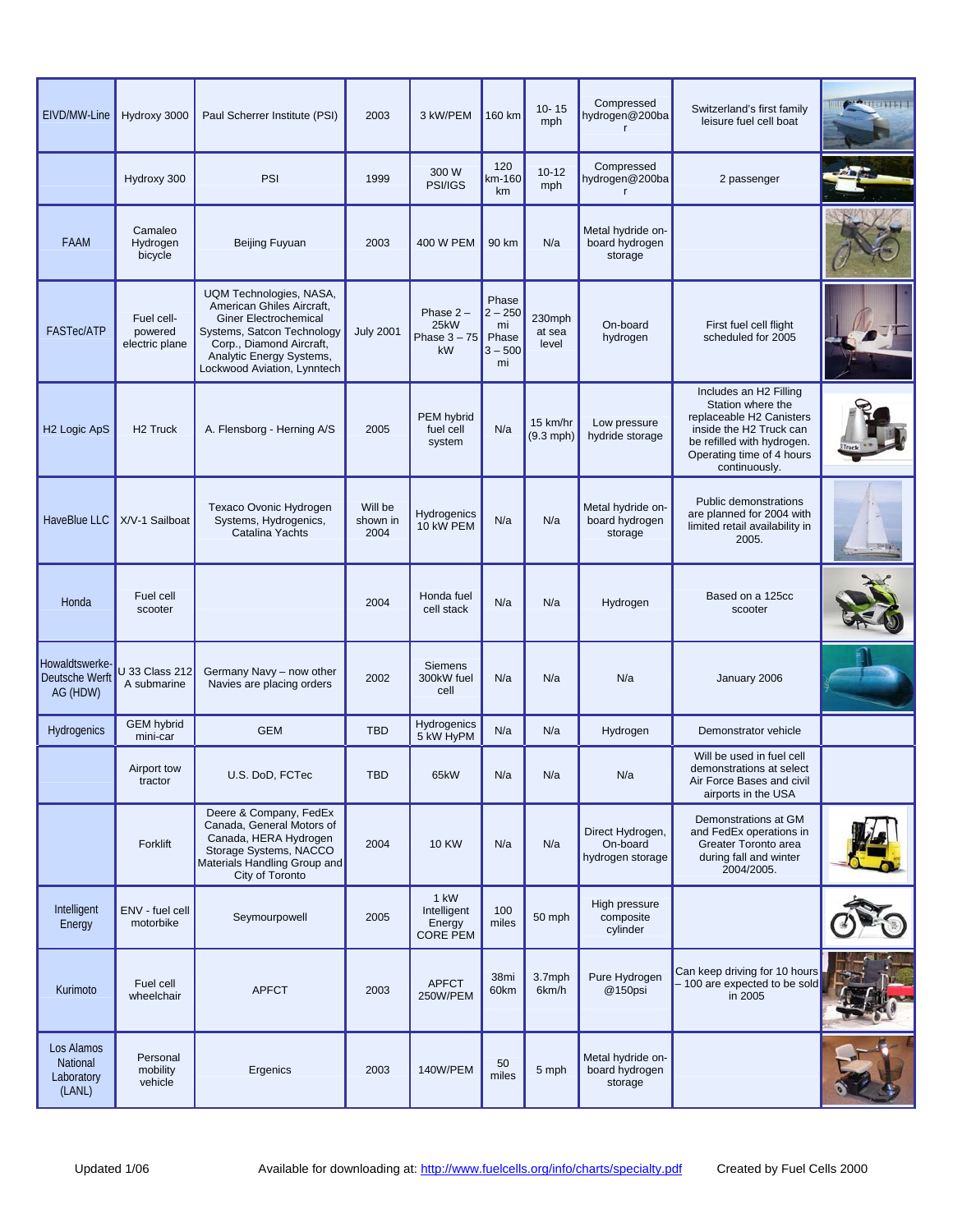| Manhattan<br><b>Scientifics</b>     | Fuel cell<br>Segway                                       | U.S. Army ERDC/CERL,<br>FCTec, Concurrent<br>Technologies Corporation | November<br>2003 | 700 W/PEM                     | Range<br>should<br>double | $12 - 17$<br>mph     | Compressed<br>hydrogen (2-liter)                         |                                                                                                                                                               |  |
|-------------------------------------|-----------------------------------------------------------|-----------------------------------------------------------------------|------------------|-------------------------------|---------------------------|----------------------|----------------------------------------------------------|---------------------------------------------------------------------------------------------------------------------------------------------------------------|--|
|                                     | Mojito FC<br>scooter                                      | Aprilia s.P.a.                                                        | 2002             | NovArs 3 kW<br><b>PEM</b>     | 100 km                    | 55 km/h              | Hydrogen                                                 |                                                                                                                                                               |  |
|                                     | Enjoy FC<br><b>Bicycle</b>                                | Aprilia s.P.a.                                                        | 2001             | 600 W/PEM                     | 43<br>miles               | 20 mph               | Compressed<br>hydrogen (2-liter<br>tanks)                |                                                                                                                                                               |  |
|                                     | Hydrocycle™                                               | Aprilia s.P.a.                                                        | December<br>2000 | NovArs 670<br>W PEM           | 100 km                    | 30 km/h              | Compressed<br>hydrogen (2-liter<br>tanks)                |                                                                                                                                                               |  |
| Masterflex AG                       | Fuel cell bike                                            | Veloform                                                              | 2004             | Masterflex<br>250W/PEM        | 120 km                    |                      | Metal hydride<br>stored hydrogen<br>$(45 \text{ grams})$ | 2005<br>Masterflex also signed<br>agreement with Swizzbee<br>AG for fuel cell bikes.                                                                          |  |
| MES-DEA                             | Aprilia Atlantic<br>Zero Emission<br>fuel cell<br>scooter | Aprilia                                                               | 2004             | Two 3kW<br>fuel cells         | 140 km<br>(87)<br>miles)  | 85km/h<br>$(53$ mph) | Hydrogen                                                 | Expected to begin<br>production in 2005.                                                                                                                      |  |
| <b>MTU</b><br>Friedrichshafen       | "No. 1"<br>Yacht                                          | <b>Ballard Power Systems</b>                                          | 2003             | CoolCell™<br>4.8 kW/PEM       | 225 km                    | 6 km/h               | Hydrogen                                                 | Demonstrated on Lake<br>Constance                                                                                                                             |  |
| Palcan Fuel<br>Cells Ltd.           | Scooter                                                   | MOU with Celco Profil S.R.L.                                          | <b>June 2003</b> | 2 kW PEM                      | N/a                       | 45km/h               | Metal hydride on-<br>board hydrogen<br>storage           | Commissioned by<br>University of Victoria to<br>prepare and supply two<br>scooters for comparative<br>research purposes - one<br>will be a fuel cell scooter. |  |
|                                     | E-bike                                                    | Yamaha                                                                | May 2002         | 500 W PEM                     | N/a                       | 20mph                | Metal hydride on-<br>board hydrogen<br>storage           |                                                                                                                                                               |  |
| <b>PEM</b><br>Technologies,<br>Inc. | PemPower-04<br>3-wheel<br>motorcycle                      |                                                                       | <b>June 2003</b> | 1 kW PEM                      | <b>50 km</b>              | 30 km/h              | N/a                                                      |                                                                                                                                                               |  |
|                                     | PemPower-03<br>2-wheel<br>motorcycle                      |                                                                       | January<br>2003  | 1 KW PEM                      | 50 km                     | 30 km/h              | N/a                                                      |                                                                                                                                                               |  |
| Peugeot                             | Quark concept<br>vehicle                                  | MES-DEA                                                               | 2004             | 1.5 kW MES-<br><b>DEA PEM</b> | 100km<br>(60mi)           | 110 km/h             | Compress.<br>hydrogen                                    |                                                                                                                                                               |  |
| Powerzinc<br>Electric               | Motorcycle                                                |                                                                       | 2003             | Zinc-Air fuel<br>cell (ZAFC)  | 250 km                    | 70 km/h              | Zinc oxide                                               |                                                                                                                                                               |  |